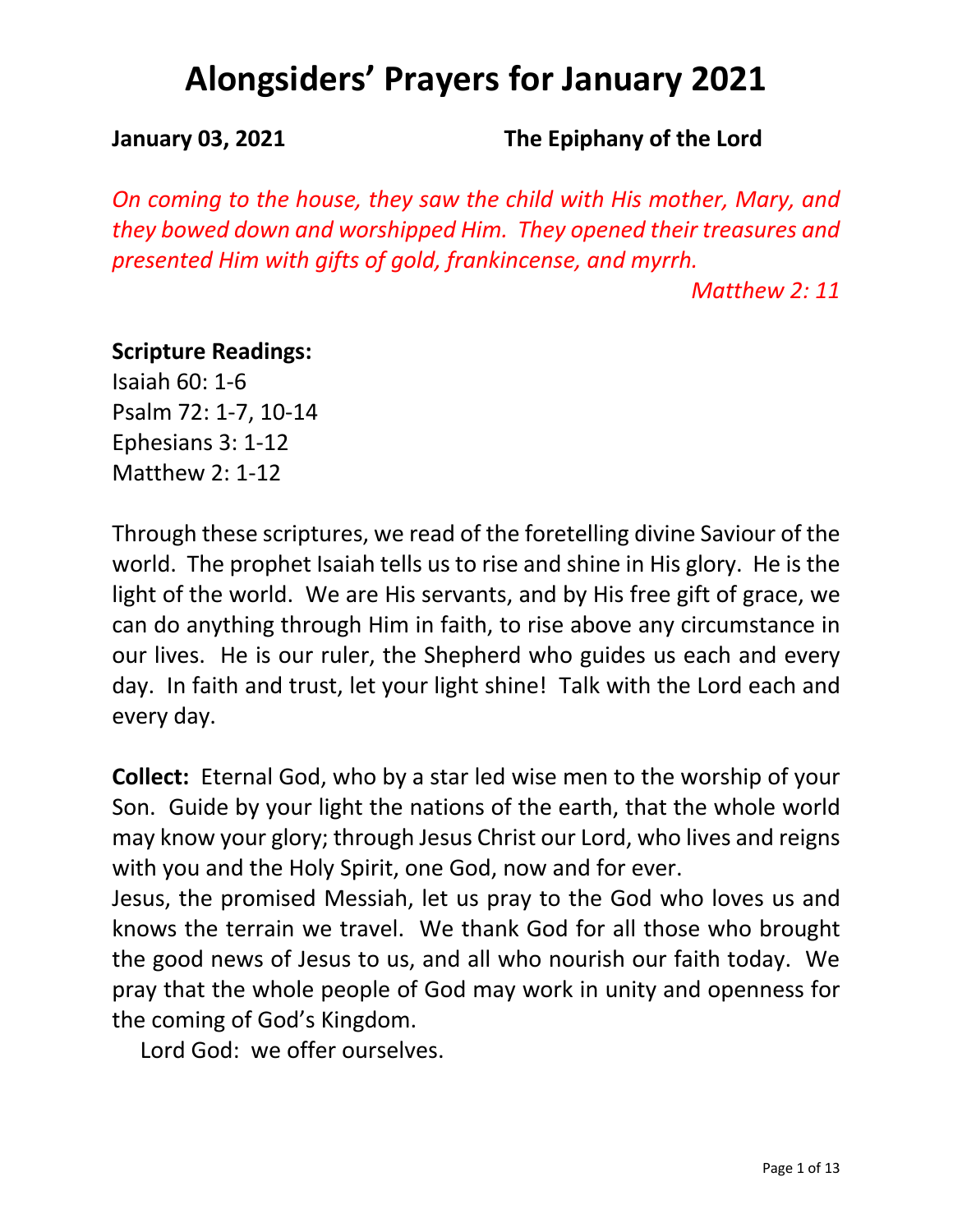We thank God that salvation is for all people, and pray for a just and accepting world where none is rejected, despised or treated with contempt.

Lord God: we offer ourselves.

We thank you, God, for the privilege of parenting and of living in communities. We pray that our home and churches may be welcoming and generous-hearted.

Lord God: we offer ourselves.

We thank you, God, for all who care with such thoughtfulness and practical loving for those who are vulnerable, especially for the very young. We pray for healing and wholeness, peace of mind, protection and hope.

Lord God: we offer ourselves.

We thank you, God, for all who have reached the end of their earthly journey in faith that they may be welcomed into eternity. May we use the time left to us here as good stewards of God's gifts.

Lord God: we offer ourselves.

We thank you, God, for including us in the plan of salvation, and pray that we may be made worthy of our calling. Merciful Father, accept these prayers for the sake of your Son, our Saviour Jesus Christ. Amen.

### **The Lord's Prayer**

**The Grace**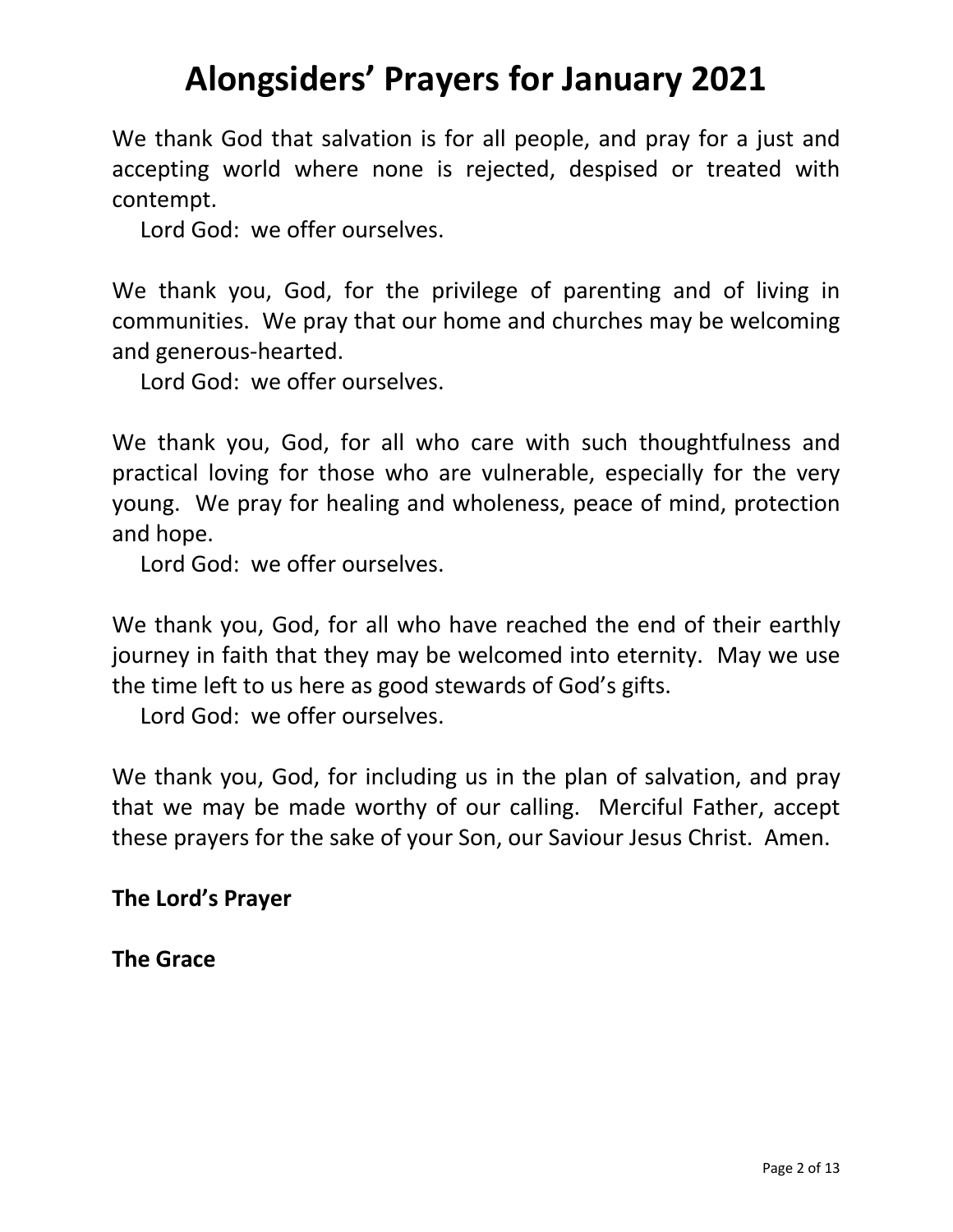**January 10, 2020 The Baptism of the Lord**

*At that time, Jesus came from Nazareth in Galilee and was baptized by John in the Jordon. As Jesus was coming out of the water, He saw heaven being torn open and the Spirit descending on Him like a dove, and a voice came from heaven "you are my Son, whom I love; with you I am well pleased."*

*Mark 1: 9-11*

### **Scripture Readings:**

Genesis 1: 1-5 Psalm 29 Acts 19: 1-7 Mark 1: 4-11

These scriptures speak of God's voice, how His voice gives instruction and direction in all circumstances. His voice can be powerful, gentle and comforting. I pray we will always be open to hearing God's voice, either in the stillness of our prayers or the silence, when we just sit to listen and discern the thoughts in our minds and hearts. What is God's voice saying to us?

**Collect:** Eternal Father, who at the baptism of Jesus revealed Him to be your Son, anointing Him with the Holy Spirit, keep your children, born of water and the Spirit, faithful to their calling; through Jesus Christ our Lord, who lives and reigns with you and the Holy Spirit, one God, now and for ever.

Through the Holy Spirit, Jesus is affirmed at His Baptism as God's beloved Son, and we, too, are given the Spirit of God which affirms us as God's adopted daughters and sons. Let the Spirit of God in our hearts plead for the Church and for the world. Great God of all time and space, fill the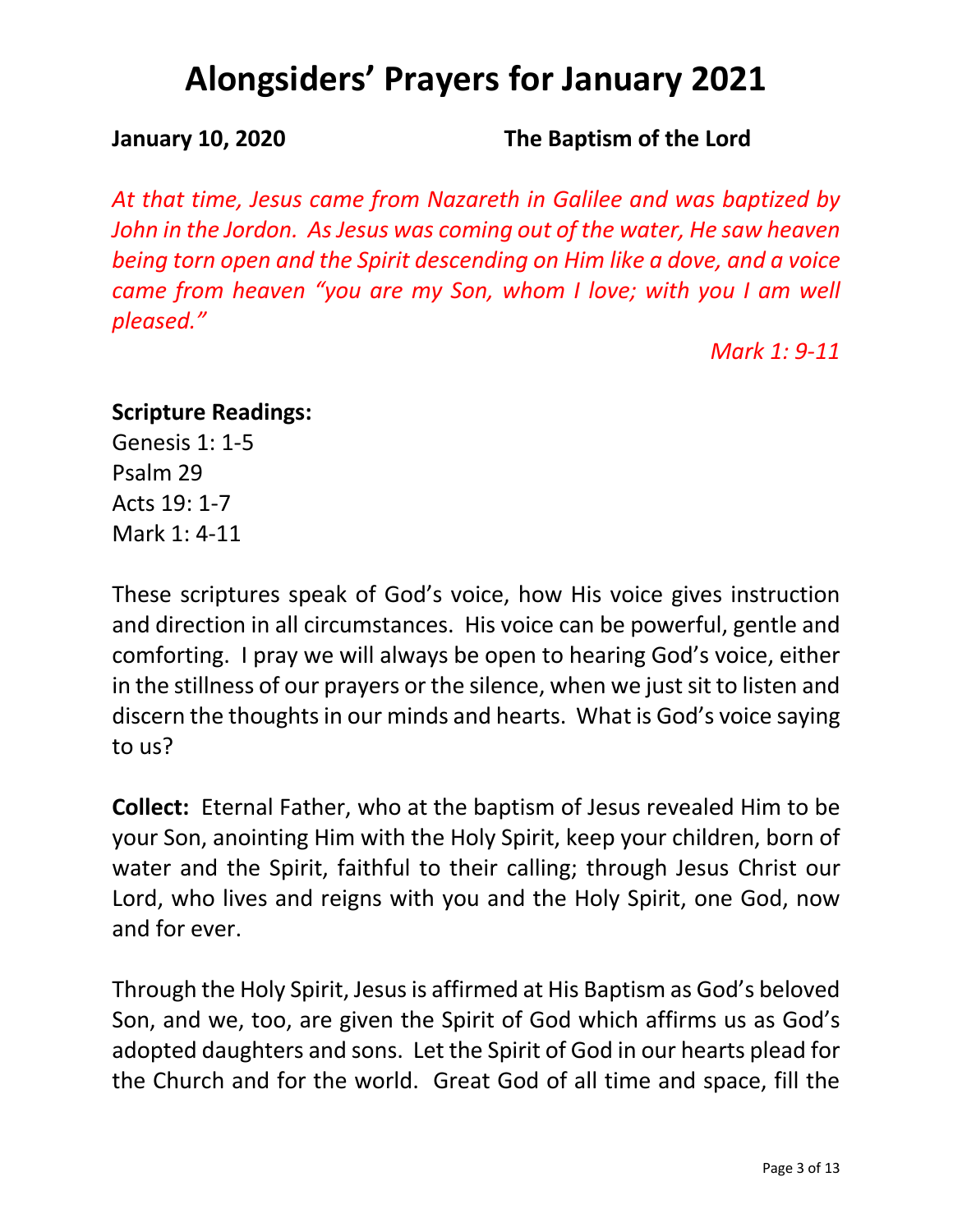Church with such joy in believing that all Christians overflow with love, compassion, generosity and humility.

May the Spirit of God: fill us to overflowing.

Great God of power and justice, fill the arenas of leadership and conflict with sharpened consciences and with courage, so that wise decisions are made, needs met and wrongs righted.

May the Spirit of God: fill us to overflowing.

Great God of gentleness and truth, fill every home with new insight and greater understanding. Break down the divisive barriers and build up our capacity to love.

May the Spirit of God: fill us to overflowing.

Great God of attentive caring, fill us with your practical compassion. May all who suffer be heard, comforted and cared for. Heal both their situation and hardness of heart.

May the Spirit of God: fill us to overflowing.

Great God of unending being, fill death with your life and the dying with hope in you. Prepare us all for life which lasts for ever.

May the Spirit of God: fill us to overflowing.

God of all creation, fill our mouths with praises and our hearts with gratitude, for all the glory that surrounds us. Merciful Father, accept these prayers for the sake of your Son, our Saviour Jesus Christ. Amen.

## **The Lord's Prayer**

**The Grace**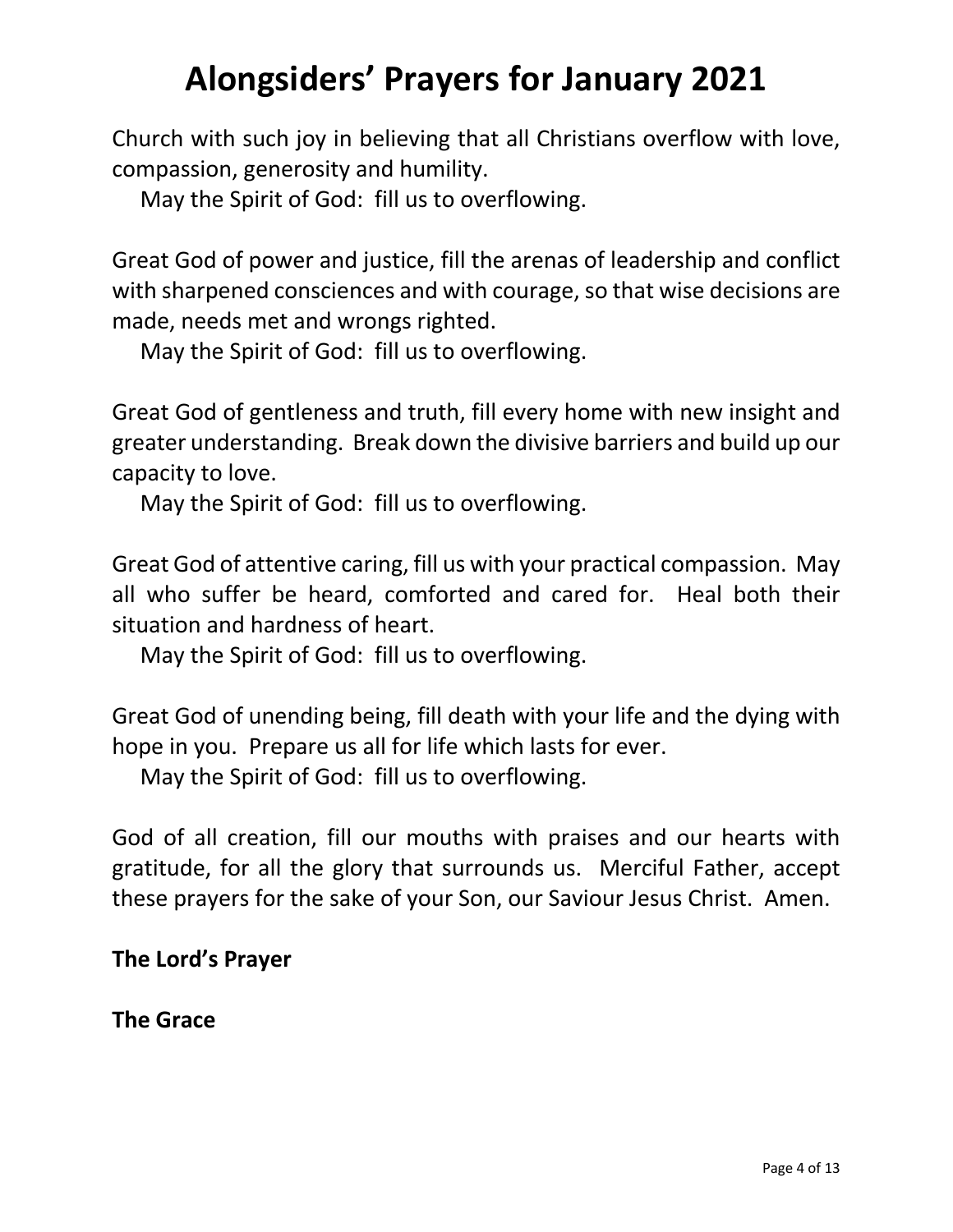**January 17, 2021 2nd Sunday after the Epiphany**

*We have found the Messiah: Jesus Christ, who brings us truth and grace. John 1:41*

### **Scripture Readings:**

1 Samuel 3: 1-10 Psalm 139: 1-5, 12-17 1 Corinthians 6: 12-20 John 1: 43-51

These scriptures affirm for me that we belong to our God and Saviour, being aware of who we are. We are His vessels, formed by Him, and called to be His servants here on earth to spread His love and kindness to everyone we meet.

**Collect:** Almighty God, your Son our Saviour Jesus Christ is the light of the world. May your people, illumined by your word and sacraments, shine with the radiance of His glory, that He may be known, worshipped, and obeyed to the ends of the earth; who lives and reigns with you and the Holy Spirit, one God, now and for ever.

Jesus the Christ unlocks the mystery of God. Let us pray to God, who knows us better than we know ourselves. Lord, we know we are called to be the body of Christ. Make us worthy of that calling, fervent in all our prayer and worship, loving, faithful and honest in our lives, so that the whole church displays what God is like.

Draw us closer: closer to the heart of God.

We pray for the grace and wisdom to care for this world we have been given as our home; for perception in the difficult decisions, and commitment to justice and peace.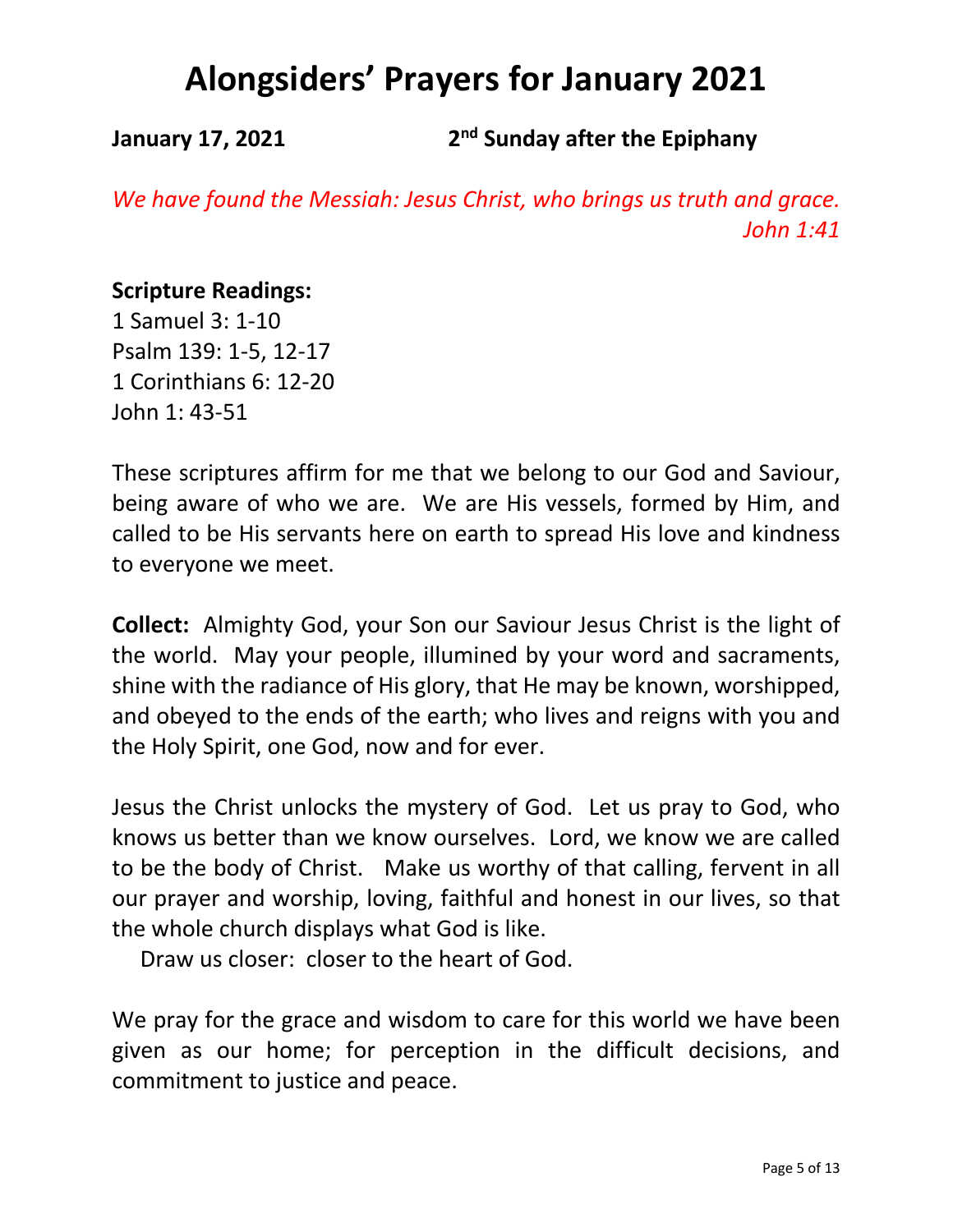Draw us closer: closer to the heart of God.

We pray for the homes of our parish families whose hopes and struggles, sorrows and fears are already known to you. May each home be blessed as we pray, and may your love fill each life.

Draw us closer: closer to the heart of God.

We pray for all who do not yet know you, and all whose hearts are poisoned with hate or weighed down with despair. May your light scatter their darkness and bring them hope and healing.

Draw us closer: closer to the heart of God.

We pray for those who have died to this life and who are born into your heaven; comfort those who miss their physical presence. Bring us all to share in the fullness of your life.

Draw us closer: closer to the heart of God.

We give you thanks for all that points us towards the beauty of your love and draws us closer to you. Merciful Father, accept these prayers for the sake of your Son, our Saviour Jesus Christ.

**The Lord's Prayer**

**The Grace.**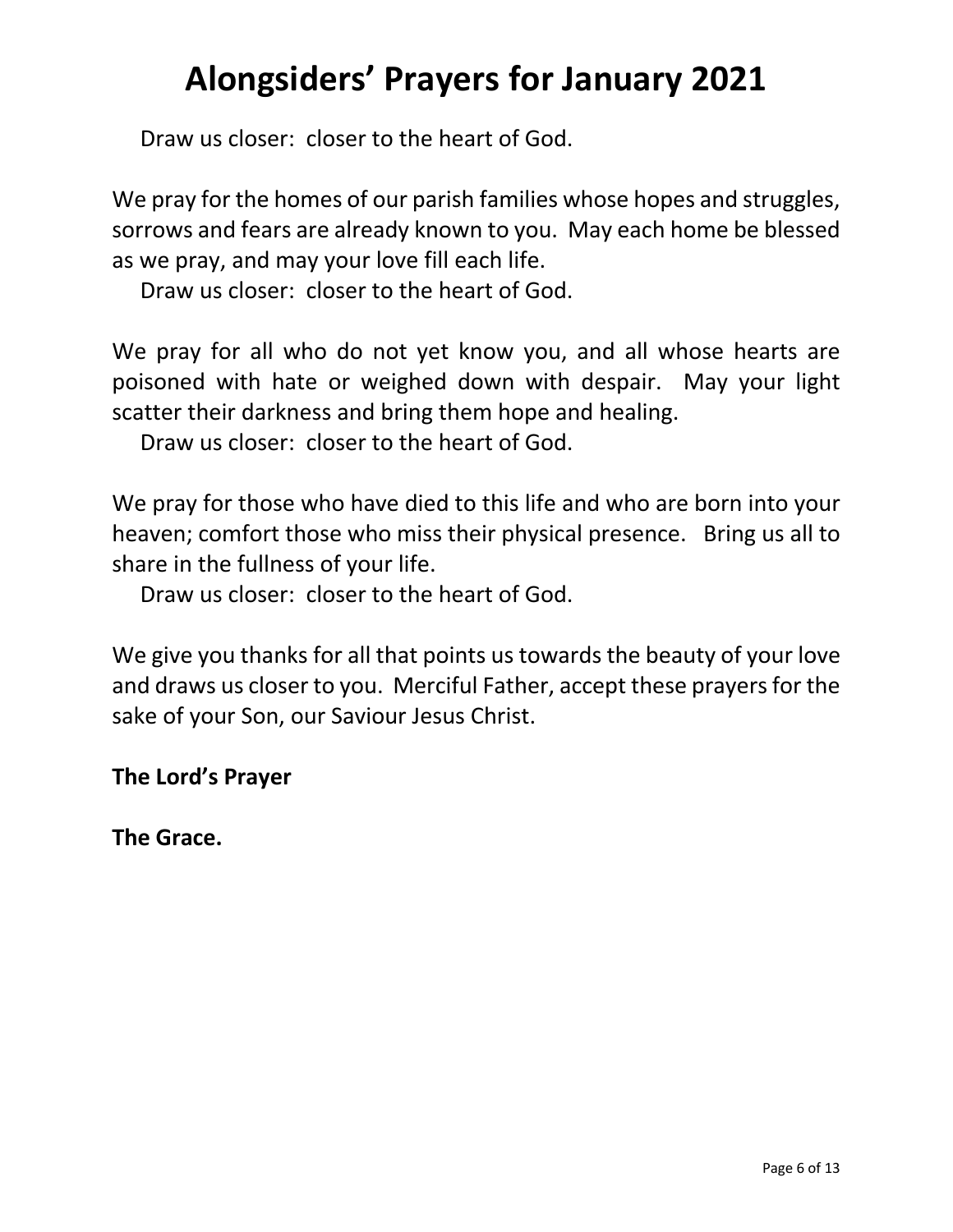**January 24, 2021 3rd Sunday after Epiphany**

*The time is fulfilled, and the kingdom of God is at hand; repent and believe in the gospel.*

*Mark 1: 15*

### **Scripture Readings:**

Jonah 3: 1-5, 1- Psalm 62: 6-14 1 Corinthians 7: 29-31 Mark 1: 14-20

Just as God called Jonah and sent him to Nineveh, so He calls us today to follow in the footsteps of the disciples, declaring that our God is compassionate and loving, and wants His children to do what is right. Be happy and content in God's love, rightfully handling the word of truth. Be thankful for all the spiritual gifts we are offered, for He is our rock, our fortress and our salvation.

**Collect:** Almighty God, by grace alone you call us and accept us in your service. Strengthen us by your call; through Jesus Christ our Lord, who lives and reigns with you and the Holy Spirit, one God, now and for ever.

Signs of glory lead us to believe in Jesus as our Lord and Saviour. Drawn here by God, let us bring to Him our concerns for the Church and the world. We pray that the Church may be a vibrant sign of God's life in every generation and locality, serving, listening and loving, with the human face of ordinary people lit with the brightness of God.

Direct us Lord: and we will follow.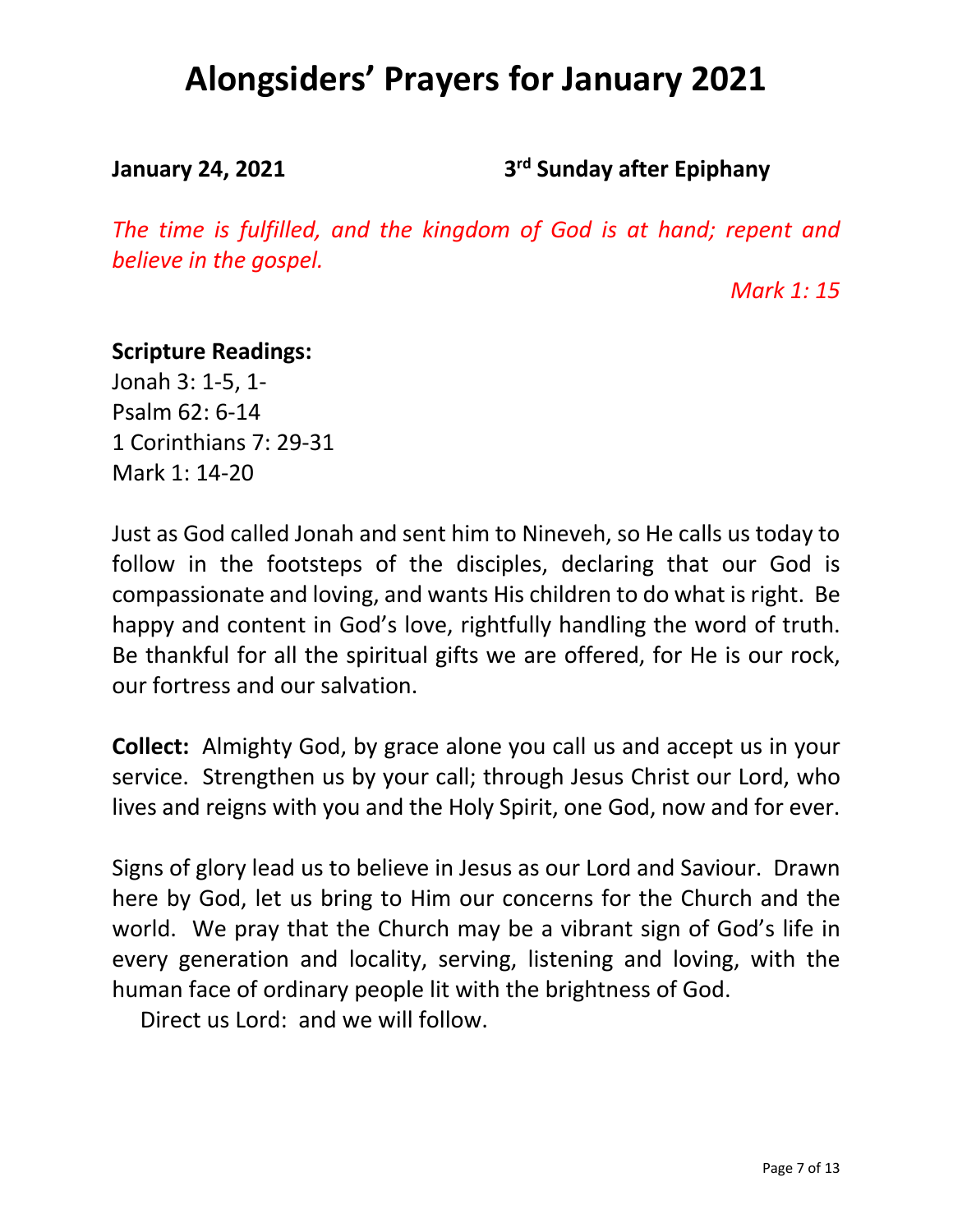We pray that the world's attention may be refocused on what is of lasting value; that in humility, all in authority may hear the real needs, honour them and act on them.

Direct us Lord: and we will follow.

We pray that all households and neighbourhoods in our parish may be alerted to the signs of glory around them in the ordinary, daily miracles, and come to welcome Jesus as Lord.

Direct us Lord: and we will follow.

We pray that all who are searching for God may realize His closeness to them; that wrong lives may be courageously righted, and damaged lives and attitudes mended.

Direct us Lord: and we will follow.

We pray that the dying may turn to you and be safely led through that last journey to the peace and joy of eternal life. We pray that we may all one day experience God's heaven.

Direct us Lord: and we will follow.

We pray that we may become increasingly aware of God's amazing love for each of us until our hearts are overflowing with thankfulness and praise. Merciful Father, accept these prayers for the sake of your Son, our Saviour Jesus Christ. Amen.

The Lord's Prayer

The Grace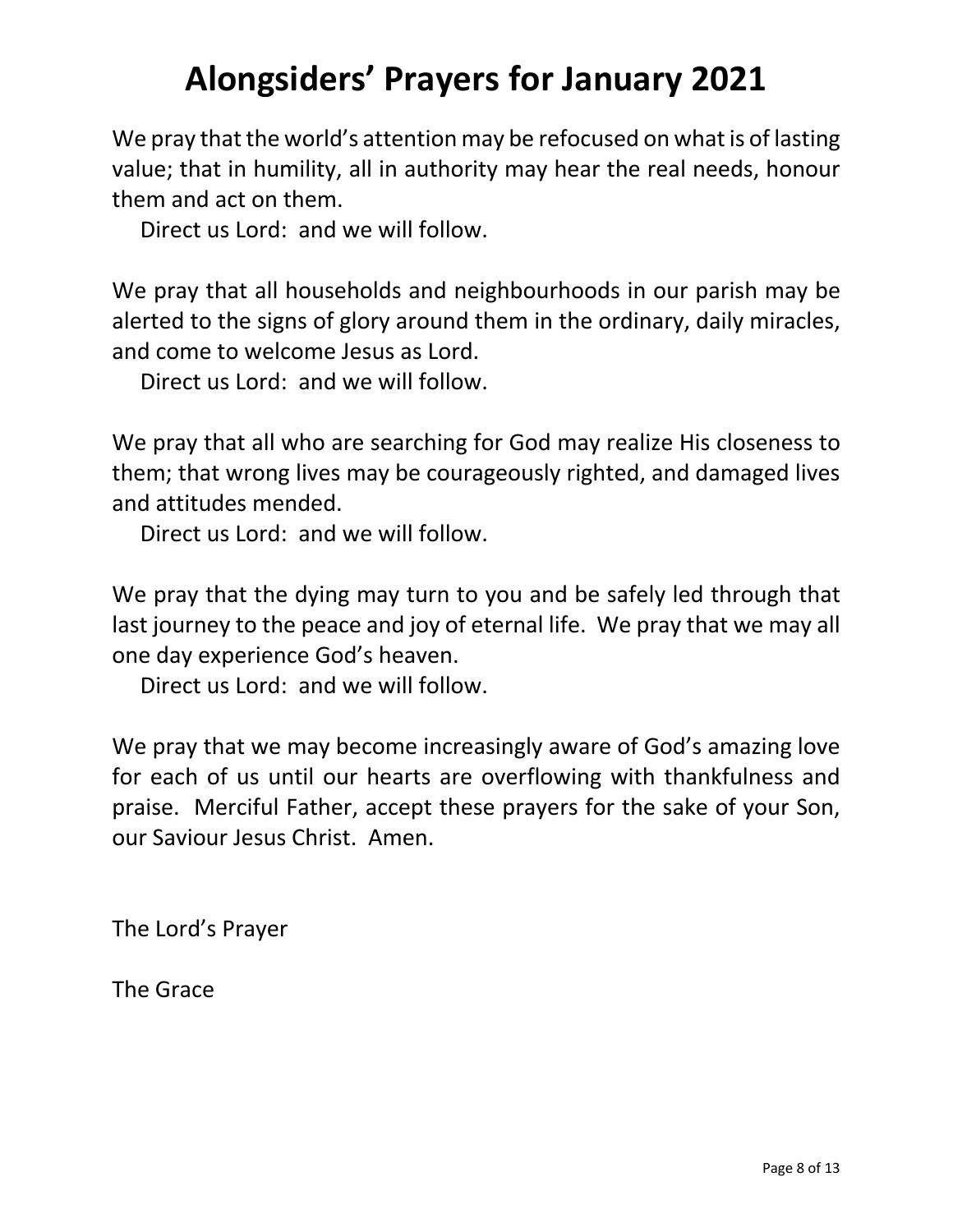**January 31, 2021 4th Sunday after the Epiphany**

*The people were all so amazed that they asked each other, "What is this? A new teaching and with authority! He even gives orders to evil spirits and they obey Him." Mark 1: 27*

## **Scripture Readings**

Deuteronomy 18: 15-20 Psalm 111 1 Corinthians 8: 1-13 Mark 1: 21-28

In the Old Testament scripture, Moses declared that the Lord would raise up other prophets, who will declare the word of the Lord to His people. In the New Testament scripture, God sent His Son, Jesus Christ to be the Saviour of the world. He was especially known to the evil spirits, who wanted nothing to do with Him. May we who love Him be steadfast and true to the gospel, to never shy away from doing what is right and good. There is only one true God. Glorious and majestic are His deeds!

**Collect:** Living God, in Christ you make all things new. Transform the poverty of our nature by the riches of your grace, and in the renewal of our lives make known your glory; through Jesus Christ our Lord, who is alive and reigns with you and the Holy Spirit, one God, now and for ever.

Jesus displays all the signs that mark Him out to be God's chosen one. As we gather in the presence of the Almighty all-known God, let us pray.

Holy God, great Spirit of all, may the whole Church honour and glorify your name in our daily lives, private prayer and public worship. Holy God: may your will be done.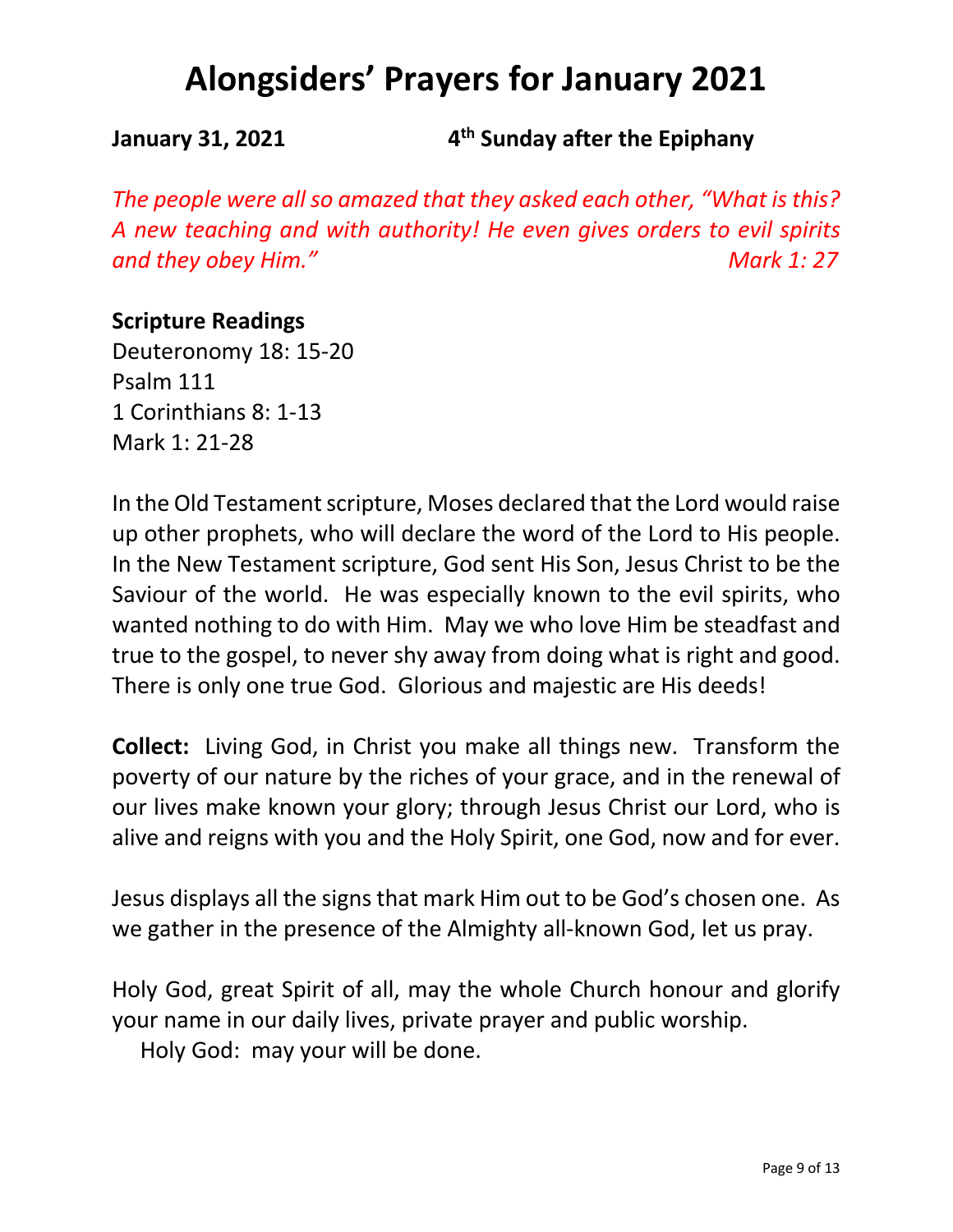May the whole world resound with your truth, activate your compassion and be soaked in your peace.

Holy God: may your will be done.

May all homes and households make plenty of room for kindness and forgiveness. Clear the clutter of discontent and make us more thankful. Holy God: may your will be done.

May the dying be surrounded with our prayers, and those who have passed beyond death remain safe for ever in your keeping.

Holy God: may your will be done.

As we step into each new day, may our thanks and praise give joy to our loving God. Merciful Father, accept these prayers for the sake of your Son our Saviour Jesus Christ. Amen

**The Lord's Prayer The Grace**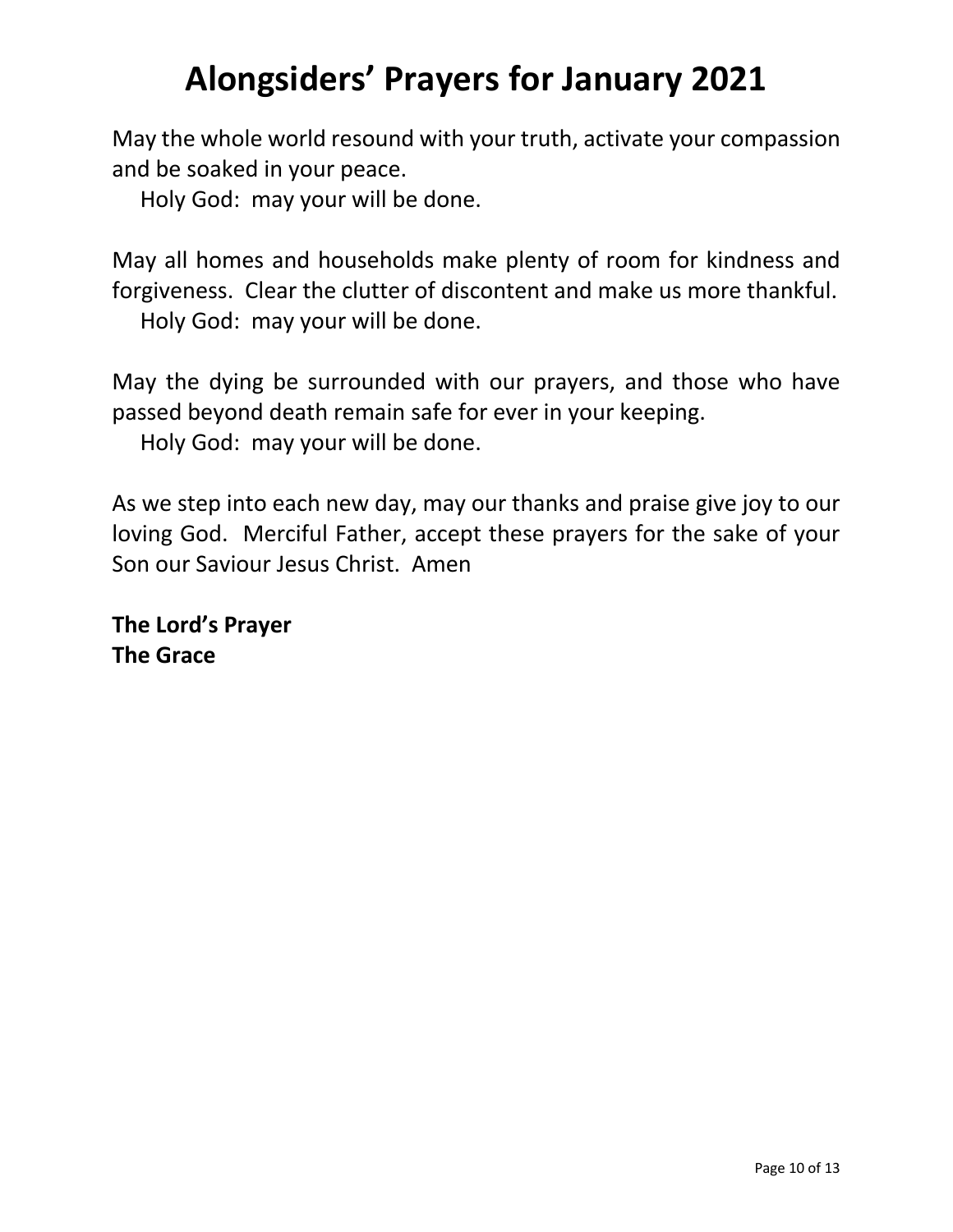## *A Prayer for the New Year*

Our Father and our God, as we stand at the beginning of this new year we confess our need of Your presence and Your guidance as we face the future.

We each have our hopes and expectations for the year that is ahead of us—but You alone know what it holds for us, and only You can give us the strength and the wisdom we will need to meet its challenges. So help us to humbly put our hands into Your hand, and to trust You and to seek Your will for our lives during this coming year.

In the midst of life's uncertainties in the days ahead, assure us of the certainty of Your unchanging love.

In the midst of life's inevitable disappointments and heartaches, help us to turn to You for the stability and comfort we will need.

In the midst of life's temptations and the pull of our stubborn self-will, help us not to lose our way but to have the courage to do what is right in Your sight, regardless of the cost.

And in the midst of our daily preoccupations and pursuits, open our eyes to the sorrows and injustices of our hurting world, and help us to respond with compassion and sacrifice to those who are friendless and in need. May our constant prayer be that of the ancient Psalmist: "Teach me, O Lord, to follow your decrees; then I will keep them to the end" (Psalm 119:33).

We pray for our nation and its leaders during these difficult times, and for all those who are seeking to bring peace and justice to our dangerous and troubled world. We pray especially for Your protection on all those who serve in our armed forces, and we thank You for their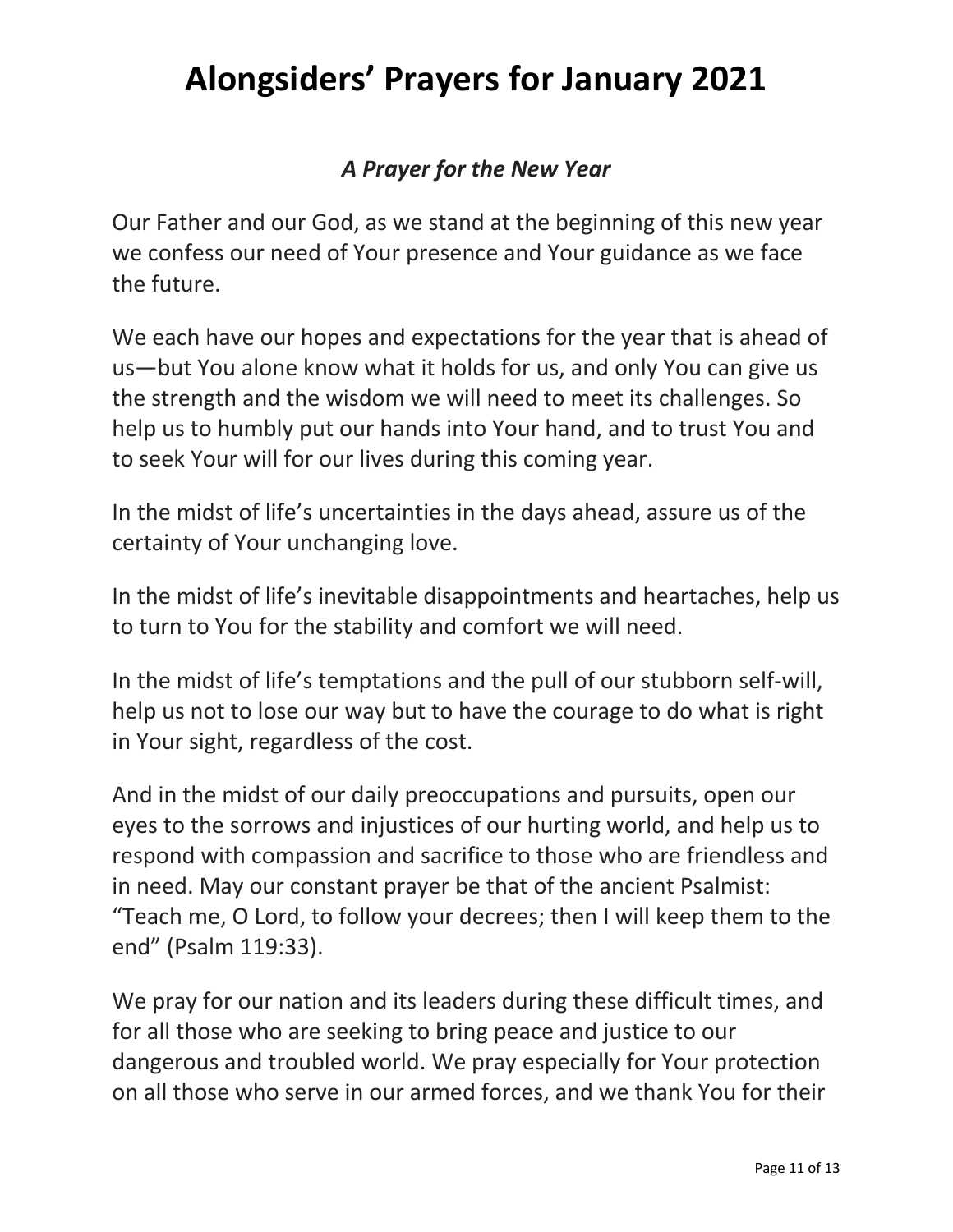commitment to defend our freedoms, even at the cost of their own lives. Be with their families also, and assure them of Your love and concern for them.

Bring our divided nation together, and give us a greater vision of what You would have us to be. Your Word reminds us that "Blessed is the nation whose God is the Lord" (Psalm 33:12).

As we look back over this past year we thank You for Your goodness to us—far beyond what we have deserved. May we never presume on Your past goodness or forget all Your mercies to us, but may they instead lead us to repentance, and to a new commitment to make You the foundation and center of our lives this year.

And so, our Father, we thank You for the promise and hope of this new year, and we look forward to it with expectancy and faith. This I ask in the name of our Lord and Savior, who by His death and resurrection has given us hope both for this world and the world to come.*Amen.*

## *Written by Billy Graham*